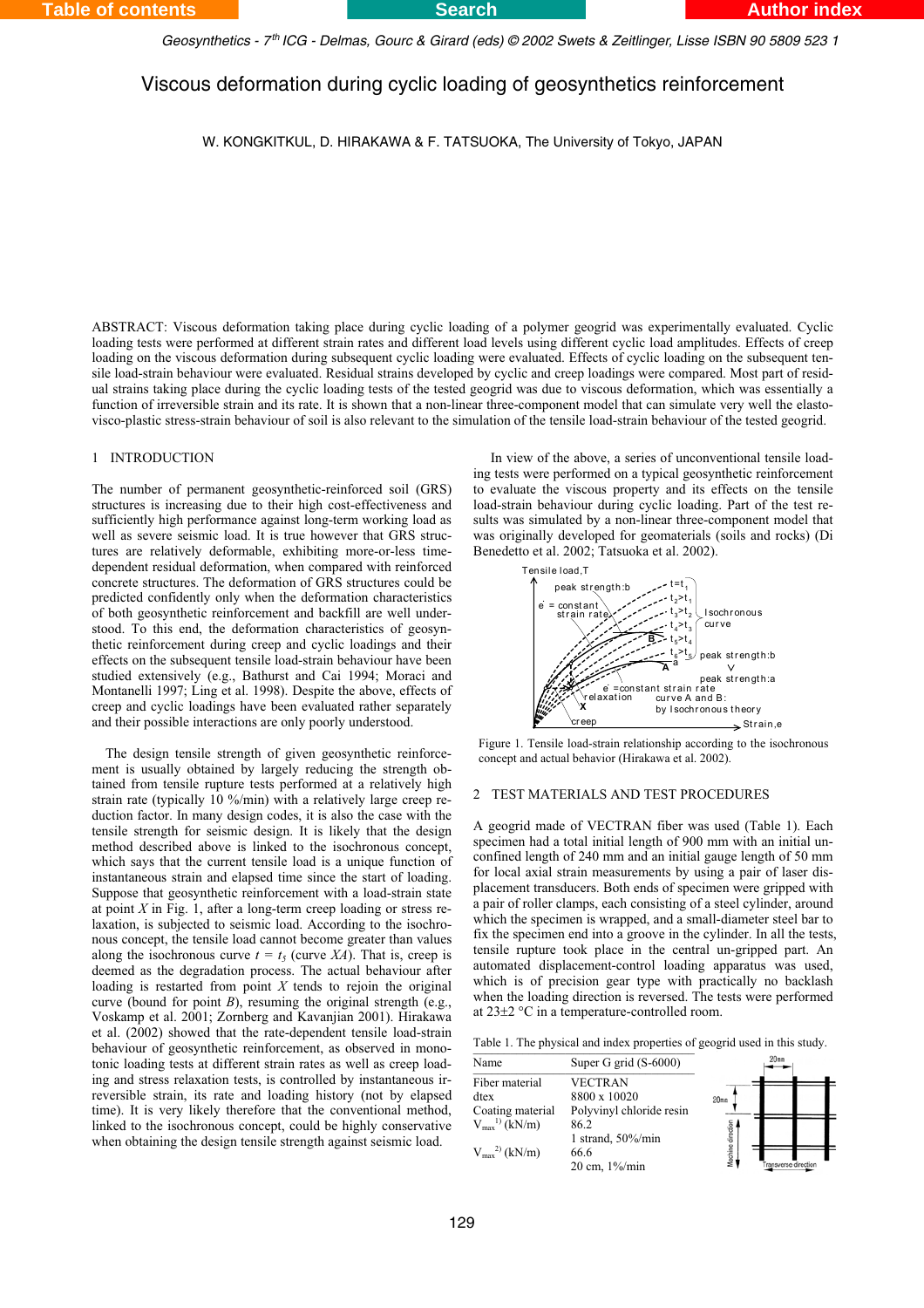



Figure 3. Tensile rupture strength versus strain rate at rupture.



Figure 4. Quasi-elastic stiffness at different load levels and strain rates.

## 3 TEST RESULTS AND DISCUSSIONS

#### 3.1 *Continuous monotonic loading tests*

from continuous ML tests.

Continuous monotonic loading (ML) tests were performed at constant strain rates in a range of 0.01 - 20 %/min (Fig. 2). It may be seen that the overall stiffness increased with the strain rate. Fig. 3 shows a summary of the tensile strengths from these tests and those having more complicated loading histories (explained later), plotted against the strain rate at rupture. It may be seen that the tensile strength is a rather unique function of the strain rate at rupture while nearly the same for different loading histories with different total elapsed times until rupture. These test results indicate the significance of viscous property in the behaviour of the tested geogrid, while showing that the isochronous concept is not relevant.

The peak-to-peak secant stiffness  $k_{eq}$  of the geogrid was evaluated by applying small unload/reload cycles with a double amplitude cyclic load of 0.83 kN/m, developing a double amplitude-tensile strain of 0.04~0.07 %, during otherwise ML at a constant strain rate (Fig. 4). It may be seen that the  $k_{ea}$  value increased slightly with the increase in the tensile load level. The *keq* value should be called the quasi-elastic stiffness as it is slightly dependent of strain rate. The average value of these  $k_{eq}$ values was used when simulating the test results.

#### 3.2 *Creep loading tests*

Creep loading tests, each lasting for one hour, were performed at 23.3, 46.7 and 70.0 % of the averaged tensile strength at strain rate of 1%/min (98.0 kN/m) during otherwise ML at constant strain rates, 0.1, 1.0 and 5.0 %/min (Fig. 5). Subsequently ML was restarted at the respective original strain rate. Fig. 6 shows a summary of creep strains for a period of one hour plotted against creep load. Fig. 7 shows the time histories of creep strain. The simulated relations shown in Figs. 5, 6 and 7 will be explained later. The following trends of behavior may be seen from these figures

- 1) Upon the restart of ML following the respective creep loading stage, the geogrid shows very high stiffness, close to the elastic value. Subsequently the tensile load-strain curve tends to rejoin the respective original ML curve. The tensile strengths from these tests including creep loading stages (denoted as "ML with creep" in Fig. 3) are essentially the same as those from the continuous ML tests at the same strain rate, showing that creep is not a degradation phenomenon.
- 2) The creep strain for a given period decreases with the increase in the tensile load level. This trend of behaviour is due to an increase in the tangent stiffness with the load level.
- 3) The creep strain for a given period decreases with the decrease in the initial creep strain rate. This trend of behaviour is due to the intrinsic viscous property of the geogrid.

The trends of behaviour 2) and 3) can be simulated by a nonlinear three-component model (as shown later). The viscous property described above affects significantly the strain development during cyclic loading as shown below.

#### 3.3 *Cyclic loading tests*

Cyclic loading tests were performed at several load levels during otherwise ML at constant strain rates, 1.0 and 5.0 %/min (Fig. 8). The strain rate during cyclic loading was the same as the one during respective ML. The peak load during the respective cyclic loading test was the same as the corresponding creep load level presented in Fig. 5. The double amplitude cyclic load was 10 and 20 kN/m. After the number of loading cycle reached 100, ML was restarted at the respective original strain rate. Fig. 9 shows a summary of the residual strains that developed during the first ten minutes in the cyclic loading tests (Fig. 8) and the creep loading tests (Fig. 7). The following trends of behaviour can be



Figure 5. Measured and simulated tensile load-strain relationships from ML tests including creep loading tests.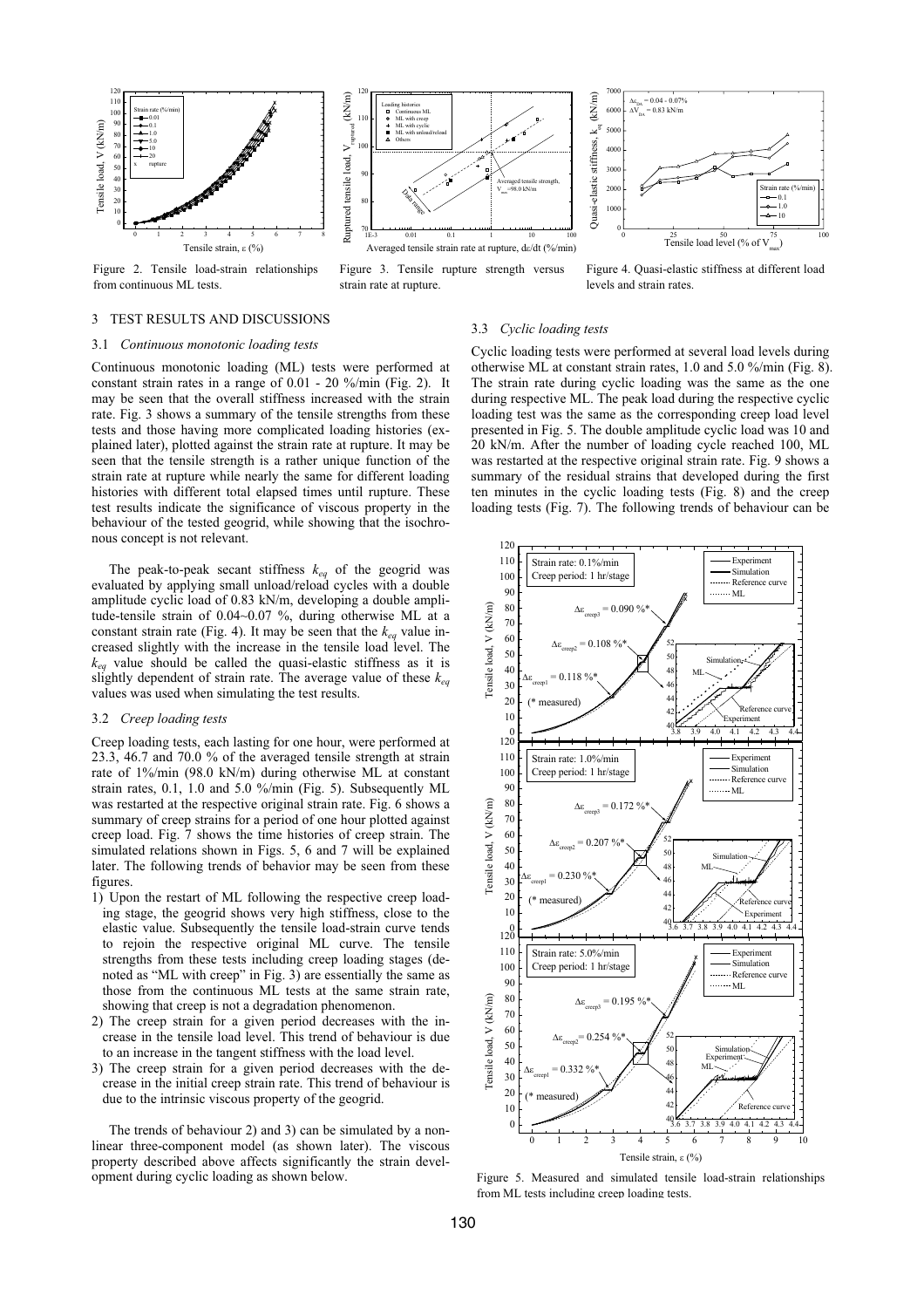

Figure 6. Measured and simulated creep strain for 1 hr versus load level for different initial creep strain rates.



Figure 7. Measured and simulated time histories of creep strain for different load levels and initial creep strain rates.

seen from Figs. 8 and 9:

- 1) Similar to the post-creep behaviour (Fig. 5), the stiffness upon the restart of ML is very high and subsequently the behaviour tends to rejoin the respective original ML one. The tensile strengths from these tests (denoted as "ML with cyclic" in Fig. 3) are essentially the same as those from continuous ML tests, suggesting that cyclic loading is not a degradation phenomenon, similarly to creep loading.
- 2) The residual strain decreased with the increase in the peak load during cyclic loading and also with the decrease in the strain rate, similarly to the creep behaviour (Fig. 6). These trends of behaviour could be explained as the effects of viscous property, not by the effects of cyclic loading.
- 3) The residual strain decreases with the increase in the cyclic load amplitude. This trend of behaviour is consistent with the fact that the for the same peak load and for the same loading duration, the residual strain in the cyclic loading tests is generally similar to or smaller than the one in the creep loading tests (i.e., zero load amplitude cyclic loading tests) (Fig. 9). This trend of behaviour could also be explained as the effects of viscous property, not by the effects of cyclic loading.

To confirm the trend 3), the geogrid was subjected to ML at a strain rate of 1 %/min until the tensile load became 66.67 kN/m and then creep loading was performed for 10 min (Fig. 10). Subsequently, a sequence of 100 cycles of a double amplitude cyclic load of 5 kN/m and creep loading for 10 minutes was applied. This sequence was repeated with increasing the cyclic load amplitude. Finally, the specimen was subjected to ML at the original strain rate towards the ultimate rupture. Fig. 10c shows the time histories of residual strain at the first creep stage and the first cyclic loading stage with a cyclic load amplitude of 5 kN/m, as marked by the letters '*a*' to '*b*' and '*b*' to '*c*' in Fig. 10b. The following trends of behaviour may be seen from Fig. 10:

1) The residual strain that developed during the first creep stage is particularly large. The residual strain developed during the first cyclic loading stage is much smaller while those at the subsequent creep and cyclic loading stages are very small.



Figure 8. Tensile load-strain relationships from ML tests including cyclic loading tests at different strain rates.



Figure 9. Residual strains versus load level from cyclic and creep loading tests for different strain rates.